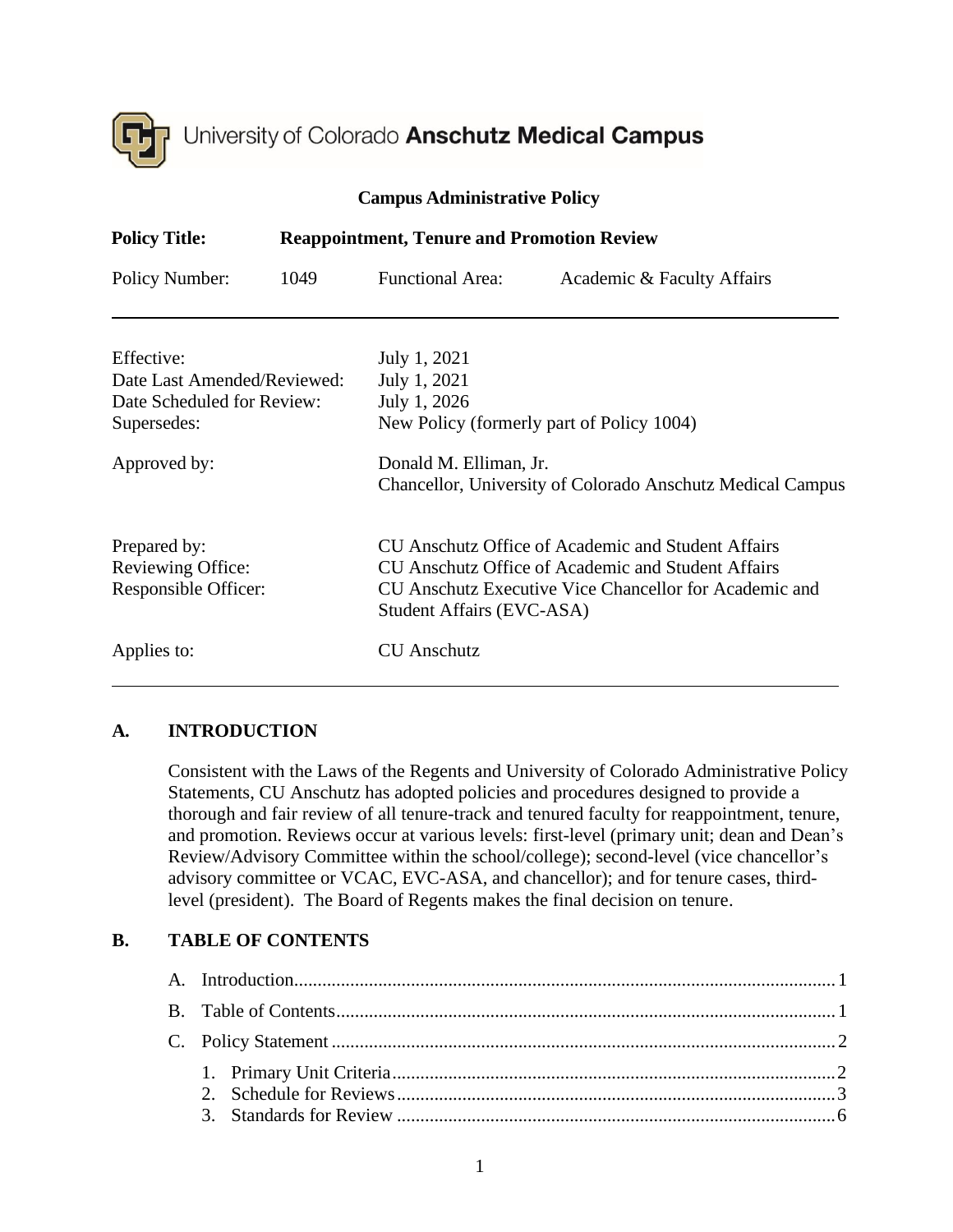| 9. Vice Chancellor's Advisory Committee (VCAC) (Step 1 of the Second-Level |  |
|----------------------------------------------------------------------------|--|
|                                                                            |  |
| 10. Executive Vice Chancellor's Recommendation (Step 2 of the Second-Level |  |
|                                                                            |  |
|                                                                            |  |
|                                                                            |  |
|                                                                            |  |
|                                                                            |  |
|                                                                            |  |

## <span id="page-1-0"></span>**C. POLICY STATEMENT**

All evaluations of tenured and tenure-track (or "tenure-eligible") faculty for comprehensive review, tenure, and promotion must be conducted in accordance with University of Colorado APS 1022: [Standards, Processes, and Procedures for](https://www.cu.edu/ope/aps/1022)  [Reappointment, Tenure, Promotion, and Post-Tenure Review](https://www.cu.edu/ope/aps/1022) and this campus policy. Primary unit<sup>1</sup> procedures for comprehensive review, tenure, and promotion are subject to review and approval by the Office of the EVC-ASA to ensure compliance with Board of Regents Law and Policy and campus and CU System administrative policies.

- <span id="page-1-1"></span>1. Primary Unit Criteria
	- a. Each primary unit shall have criteria that are made available to all tenure track faculty at the time of the initial appointment and at the beginning of any year in which a tenure track faculty member is subject to comprehensive review (also referred to as mid-term review, interim review, or mid-course review), tenure, or promotion review. Primary unit criteria are subject to approval by the dean of the school or college in which the unit resides and the EVC-ASA.
	- b. If primary unit criteria are revised during a faculty member's probationary period, the faculty member may elect to be evaluated for comprehensive review or tenure based on either the criteria at time of hire or the revised criteria. If the faculty member elects to be evaluated based on the revised

<sup>&</sup>lt;sup>1</sup> Per APS 1022, "The primary unit is composed of professional colleagues most directly involved with the candidate and having authority to make recommendations concerning reappointment, tenure, and promotion. In schools and colleges with departmental organizations, each department will usually constitute a primary unit. In a school or college without such organization, all tenured and tenure-track faculty members have the responsibility for developing the terms of the working structure whereby the primary unit is defined. The primary unit may be a division, or may be the school or college as a whole. In some instances, the primary unit may involve faculty from cognate departments or institutes."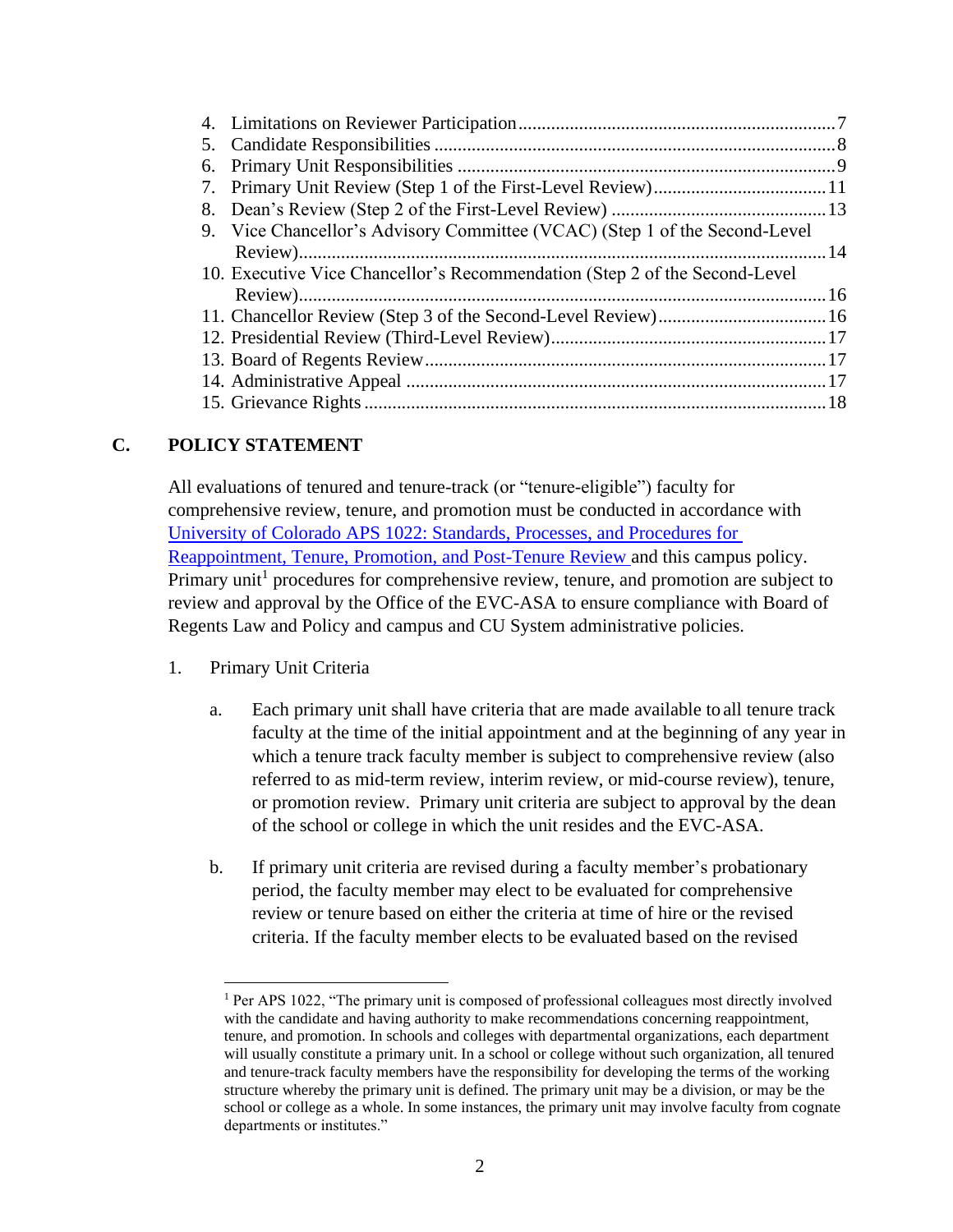criteria, rather than the criteria in place when they entered the track, this choice must be made explicit in the faculty member's dossier or indicated in writing and submitted to the dean. Acknowledgement by the dean (or the dean's designee) must also be included in the dossier.

- (1) Faculty members who are evaluated for promotion to associate professor without a coincident evaluation of tenure may elect, in writing or in a statement in the faculty member's promotion dossier, to be evaluated for promotion based on the primary unit criteria at the time of appointment or the current (most recently approved) primary unit criteria.
- c. When a faculty member is evaluated for promotion to full professor, the current (most recently approved) primary unit criteria shall apply.
- d. Primary unit criteria must be included, or an electronic link must be provided, in the candidate's dossier to assist review committees in understanding the criteria and standards by which the candidate is being evaluated.
- <span id="page-2-0"></span>2. Schedule for Reviews
	- a. Probationary Period. Faculty on the tenure track typically undergo comprehensive review in their third or fourth year as assistant professor; faculty with successful comprehensive reviews undergo review for tenure and promotion in their seventh year. The time prior to tenure and promotion review is the probationary period.

Faculty members in the School of Medicine, School of Pharmacy, and Colorado School of Public Health are exceptions to this rule. At these schools, there is no time limit for tenure review, and the time leading up to review for promotion to associate professor is the probationary period.

- (1) Prior Service Credit. APS 1022 states: "Typically, up to three years of full-time service in the rank of assistant professor, associate professor, or professor at other institutions may be included in the probationary period." The number of years of prior service credit to be applied to the *tenure* probationary period must be negotiated at the time of hire and must be included in the letter of offer.
- (2) Alterations to the Seven-Year Probationary Period.
	- (a) Approved Leave.
		- As stated in APS 1022: "If a faculty member utilizes family medical leave or parental leave during the tenure probationary period, and the leave is of sufficient length that the faculty member's performance cannot be appropriately evaluated during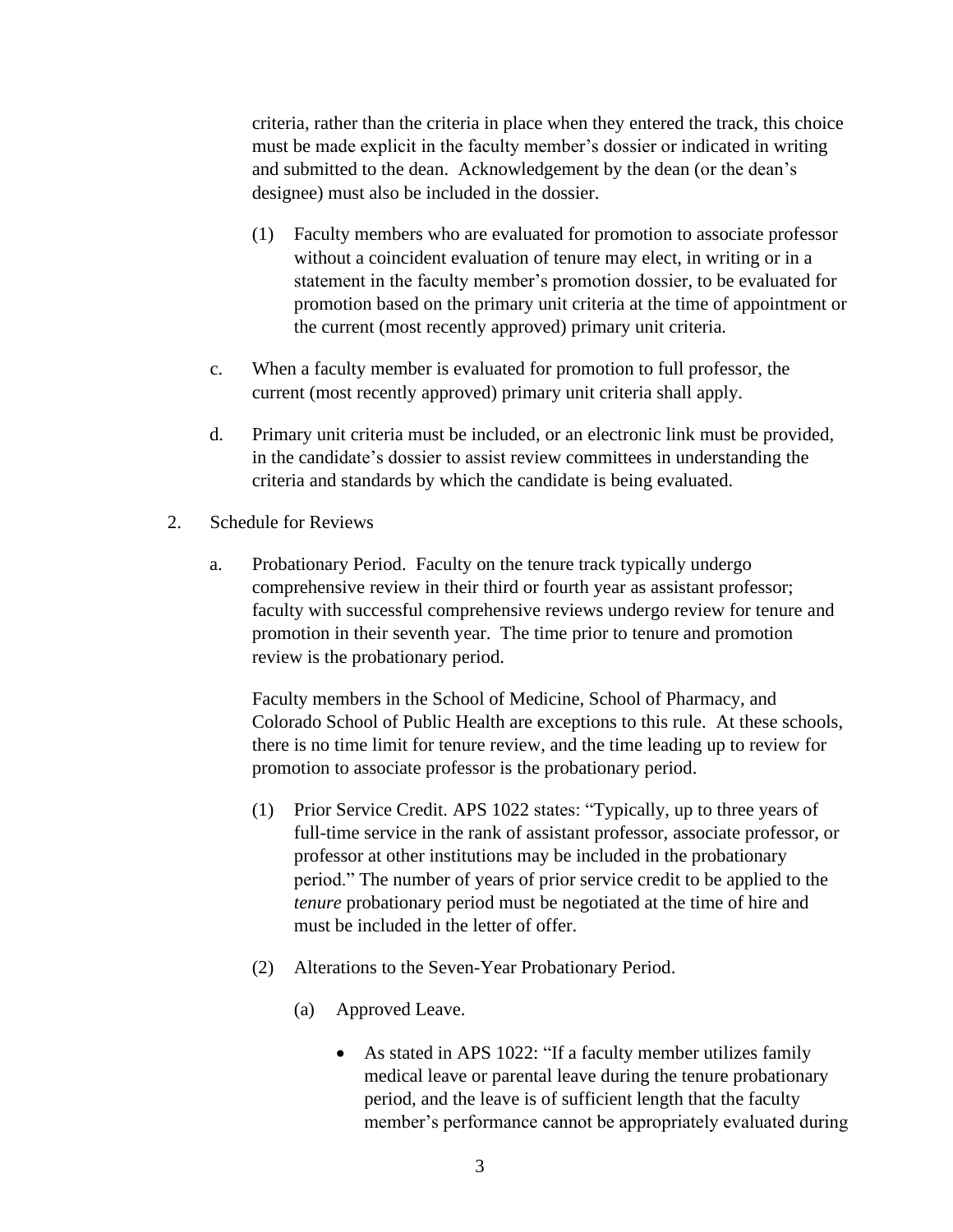that period, the faculty member will be granted a one-year extension of the tenure probationary period. A faculty member may irrevocably elect, no later than six months following their return to full-time service, to have the leave time count as part of the tenure probationary period. Such an election shall be made in writing and must be approved by the dean and chancellor."

- As stated in APS 1022: "A faculty member may apply for leave for reasons other than family medical leave or parental leave during their probationary period. If the faculty member requests leave, with or without a requested extension of the probationary period, the request shall be reviewed by the chair and dean and the dean will issue a recommendation to the provost. The request is subject to provost approval. Any change to the probationary period will be in increments of one year."
- (b) Tenure Upon Hire. If an individual's professional accomplishments warrant, the tenure probationary period may be waived and tenure may be recommended upon hire. When this occurs, it must be documented in the letter of offer. Recommendations for tenure at the time of hire are subject to review and approval following the procedures outlined in this policy.
- (c) Request for Extension. In accordance with university, campus, and school/college policies, a faculty member may request an extension to the probationary period. An extension is subject to approval by the dean and EVC-ASA.
	- In the School of Dental Medicine and College of Nursing, a faculty member may apply for a one-year extension to the tenure clock, in accordance with university, campus, and school/college policy.
	- In the School of Medicine, Colorado School of Public Health, and Skaggs School of Pharmacy and Pharmaceutical Sciences, which do not have a tenure clock, a faculty member may apply for a promotion clock extension of up to three years, in accordance with university, campus, and school policy.
- (d) Request for Early Consideration for Tenure. Assistant professors on the tenure-track seeking early tenure are required to have undergone comprehensive review before they may apply for tenure. As stated in APS 1022, all faculty members in a unit, no matter when they are considered for tenure, are held to the same standards. Additional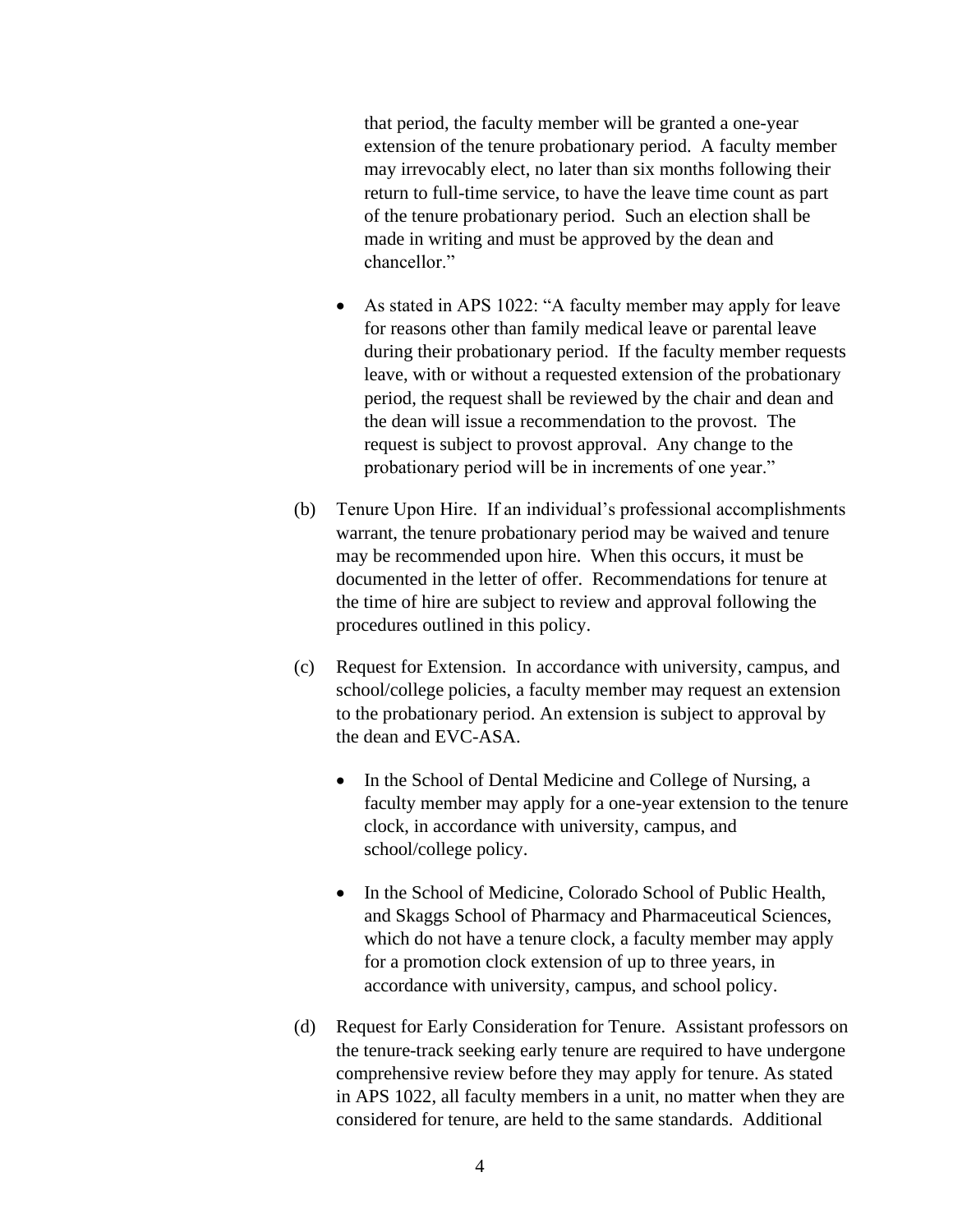criteria or higher standards cannot be applied to candidates for early tenure.

- In the School of Dental Medicine and College of Nursing, an unsuccessful candidate for early tenure may reapply within the existing tenure clock, in accordance with school/college policy.
- In the School of Medicine, Colorado School of Public Health, and Skaggs School of Pharmacy and Pharmaceutical Sciences, which do not have a tenure clock, a candidate may not reapply within three years of being denied based on a negative recommendation by the dean.

#### b. Timing of Reviews

- (1) School of Dental Medicine and College of Nursing
	- (a) Reappointment and tenure reviews normally take place in the last year of the current appointment.
	- (b) The comprehensive review for reappointment is typically conducted in the fourth year of the initial four-year appointment. If the comprehensive review is unsatisfactory, the following year is the terminal year.
	- (c) Typically, candidates are reviewed for tenure in the seventh year. If tenure is approved, it is effective at the beginning of the eighth year. For candidates denied tenure, the eighth year is the terminal year.
- (2) School of Medicine, Colorado School of Public Health, and Skaggs School of Pharmacy and Pharmaceutical Sciences
	- (a) Tenure-track faculty members may be reviewed for promotion to associate professor without a review for tenure. Candidates must be reviewed for promotion by the end of the seventh year of service unless an extension has been approved. There is no time limit for the review of tenure.
- c. Deadlines
	- (1) A faculty member failing to submit a dossier with all required materials at the scheduled time is deemed not to have applied for reappointment, tenure, or promotion.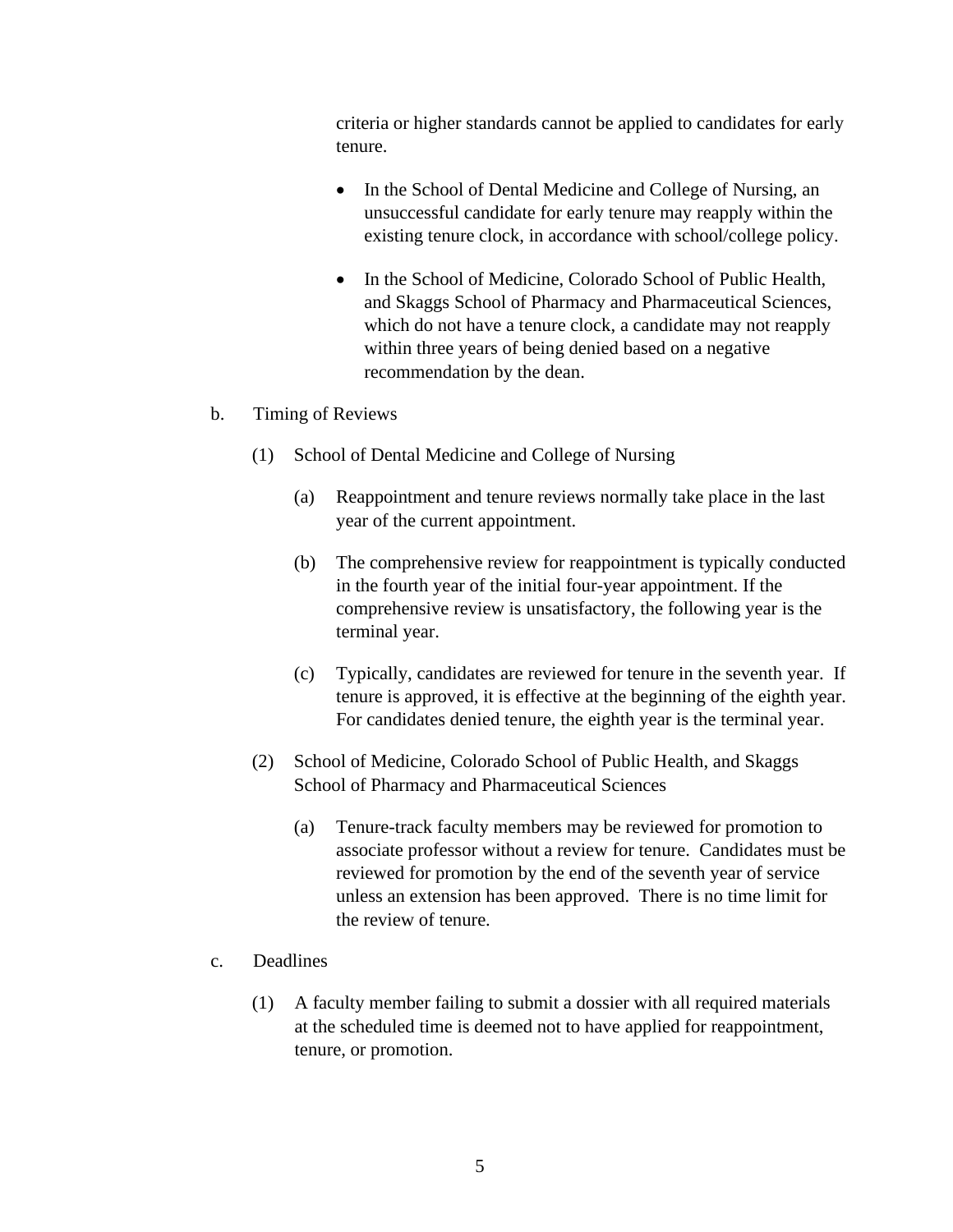- (2) Dossiers and related materials for candidates under review are due in the Office of the EVC-ASA by the established deadlines. For mid-year appointments, consult with the Office of the EVC-ASA.
- <span id="page-5-0"></span>(3) Deans who wish to submit dossiers after the due date must submit a written request for a delay to the Office of the EVC-ASA.
- 3. Standards for Review
	- a. Tenure
		- (1) Tenure-track faculty members must have undergone comprehensive review before applying for tenure except when tenure is being recommended upon hire.<sup>2</sup>
		- (2) A faculty member awarded tenure must demonstrate at least meritorious performance in each of the three areas of teaching, scholarly/creative work, and leadership and service and demonstrate excellence in either teaching or scholarly/creative work.
		- (3) Per Regent Policy 5.D.2(A), additional requirements for faculty members in the School of Medicine, Colorado School of Public Health, or School of Pharmacy, include:
			- (a) In the School of Medicine, tenure may be awarded only to faculty members with national and international reputations for academic excellence who are among the best in their field of academic endeavor and who have demonstrated excellence in, and dedication to, teaching.

Professional/administrative leadership and service and/or clinical activities should be weighed into any decision regarding tenure, but such activities in the absence of significant accomplishments in both teaching and scholarship are not an adequate basis for tenure.

- (b) In its tenure recommendations, the Colorado School of Public Health may consider public health practice/clinical activity and scholarship.
- (c) In the School of Pharmacy, tenure may be awarded only to faculty members who have demonstrated excellence in scholarship and demonstrated excellence, and dedication to, teaching.

<sup>2</sup> For faculty members in the School of Dental Medicine or College of Nursing who are hired into the Associate Professor or Professor rank without tenure, the hiring process may constitute the comprehensive review. This must be documented in the letter of offer.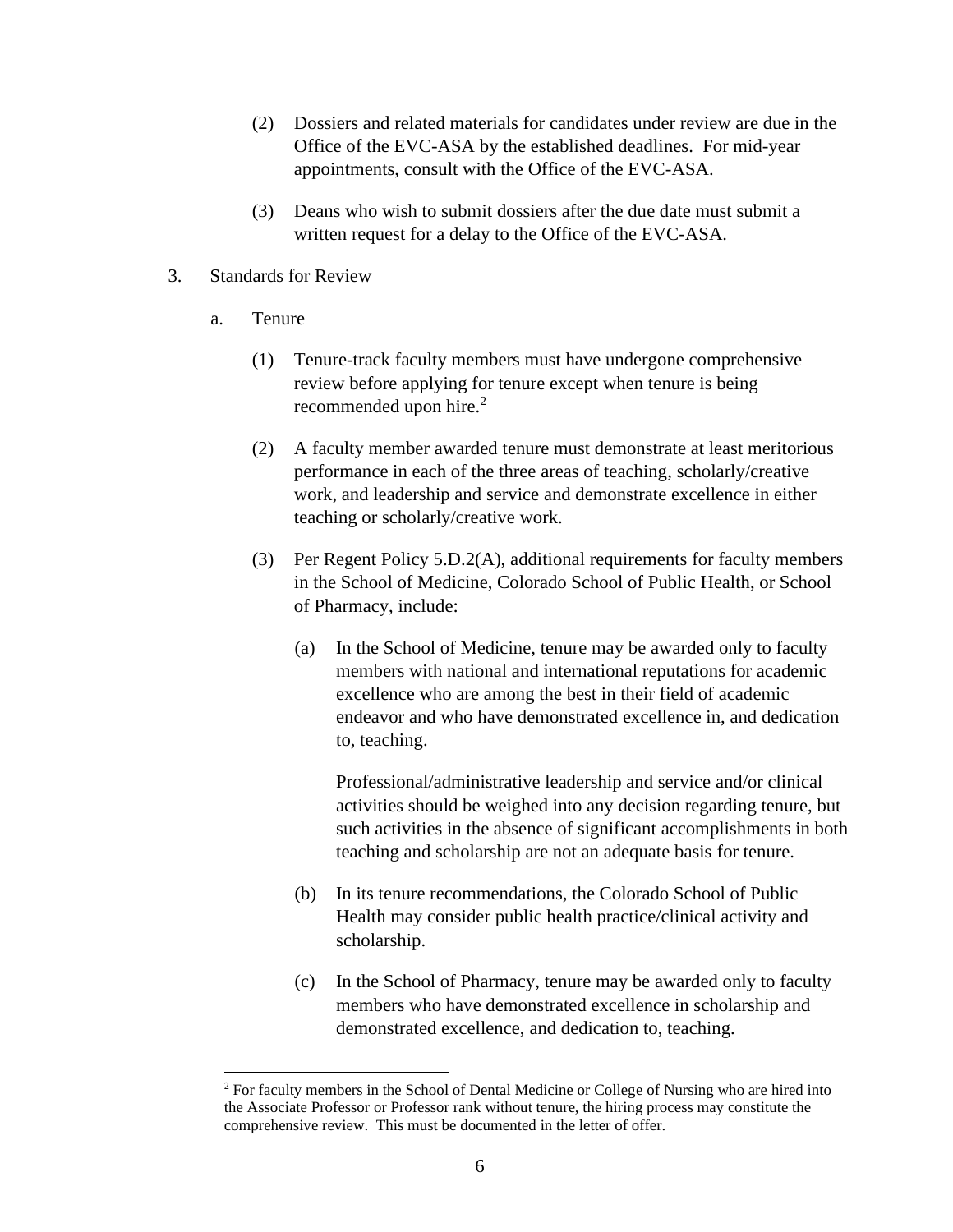- (4) As required by Regent Policy 5.D.2(B), "A recommendation of tenure based on excellence in scholarly/creative work shall include evidence of impact beyond the institution. A recommendation for tenure based on excellence in teaching shall include multiple measures of teaching evaluation and demonstrated achievement at the campus, local, national, and/or international level which furthers the practice and/or scholarship of teaching and learning beyond one's immediate instructional setting." (These requirements only apply to faculty hired on or after July 1, 2020.)
	- (a) For the School of Medicine and School of Pharmacy, which require excellence in both teaching and scholarship, at least one area, as specified in the primary unit criteria, must show evidence of impact beyond the institution.

#### b. Promotion

- (1) Promotion to associate professor requires successful teaching experience and accomplishment in scholarly/creative work, and leadership and service, and as appropriate, clinical work. If qualifications warrant, an individual may be hired as a tenure-track associate or full professor.
- (2) Promotion to professor requires: (a) a record that, taken as a whole, is judged to be excellent; (b) a record of significant contribution to both graduate and undergraduate education, unless individual or departmental circumstances require a stronger emphasis or singular focus on one or the other; and (c) a record, since receiving promotion to associate professor, that indicates substantial, significant, and continued growth, development, and accomplishment in teaching, scholarly/creative work, and leadership and service, and as appropriate, clinical work.

#### <span id="page-6-0"></span>4. Limitations on Reviewer Participation

- a. Confidentiality
	- (1) Discussion at all levels of the personnel process is confidential. Individual reviewers may not communicate with the candidate, or with anyone not involved in the process, about the review process, the details of deliberations, or the outcomes of meetings or votes.
	- (2) Although it may seem counterintuitive not to share positive outcomes, even information relayed with good intention damages the integrity of the process.
- b. Conflict of Interest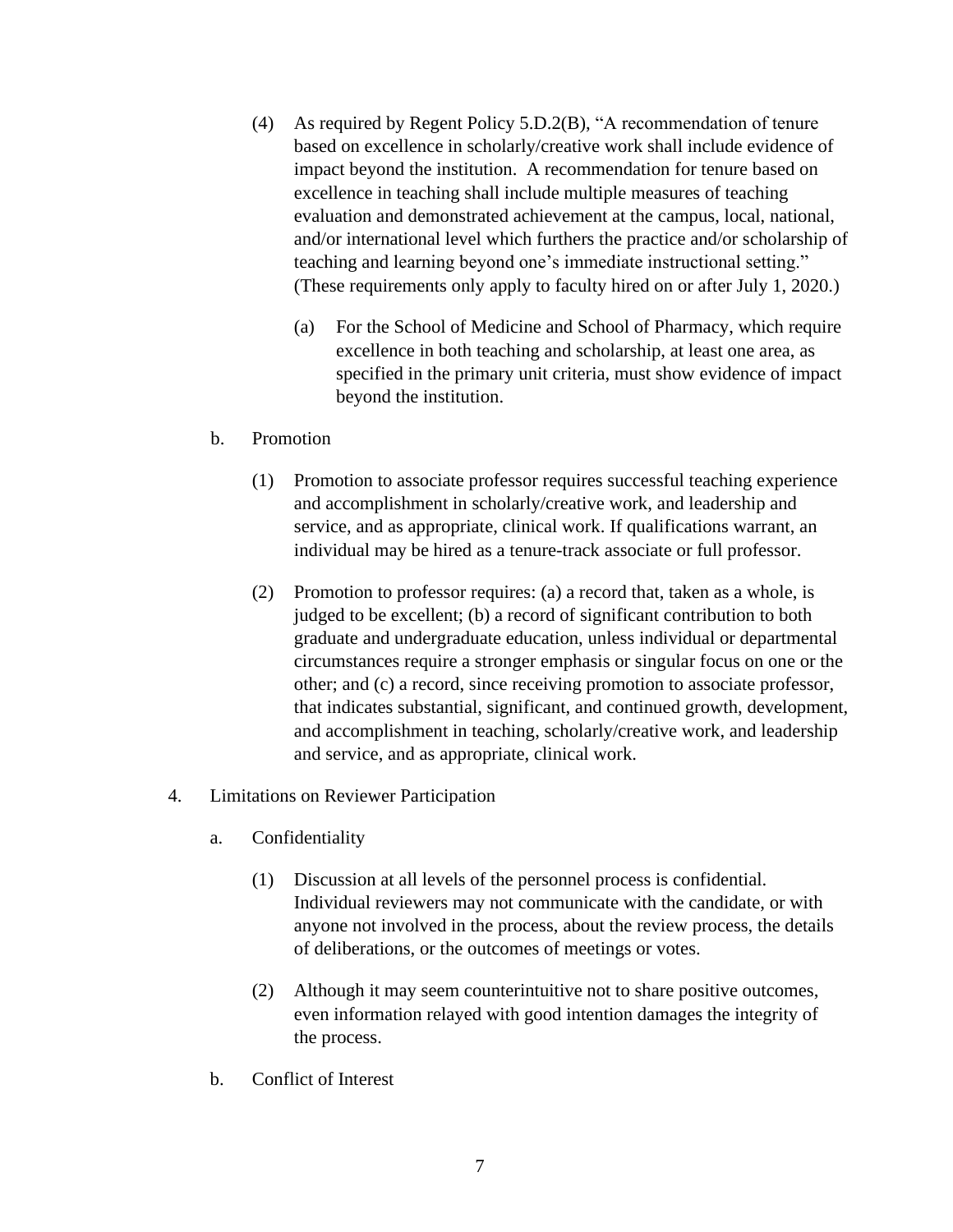- (1) Members of the primary unit, the Dean's Review/Advisory Committee, or the campus-level VCAC should recuse themselves from the deliberations when they believe that there is, or may be, a real or perceived conflict of interest with the candidate.
- (2) A conflict of interest exists when an individual's prior relationship with a candidate for promotion or tenure, whether positive or negative, would adversely impact the ability to participate objectively in meetings or deliberations related to a recommendation regarding promotion or tenure.
- (3) A candidate for promotion or tenure may request in writing that a colleague be recused from the review process only if a conflict of interest has been documented previously via an official complaint made to the appropriate administrative office. A written request to prevent an individual from participating in the review process should be made by the candidate to the EVC-ASA by September 1 of the review year. If the executive vice chancellor agrees to the candidate's request, the colleague in question will be excluded from the personnel review and the appropriate parties will be informed.
- c. Participation at Only One Level of the Process

A faculty member may serve as a member of a primary unit review committee and participate in a faculty vote at the primary unit level (see C.7 below); however, no individual can vote in more than one level of the review process. For example, a faculty member who votes on a case in their primary unit may not participate in discussions or vote on the case when it is reviewed by the Dean's Review/Advisory Committee or the VCAC.

- <span id="page-7-0"></span>5. Candidate Responsibilities
	- a. Dossier
		- (1) The candidate for comprehensive review, tenure, or promotion is responsible for preparing and submitting a clear, accurate, and detailed presentation of their record. The primary unit head shall advise the candidate on compiling the dossier.
		- (2) Reviewers at all levels will review and judge the record of accomplishments in teaching, scholarly/creative work, leadership and service, and clinical work only as represented in the dossier.
	- b. Additional materials
		- (1) The candidate may add materials to the dossier after the review process has begun in accordance with school/college policy and deadlines. Most often those materials confirm a recent addition to the candidate's record: confirmation of an article accepted, a grant awarded, an academic honor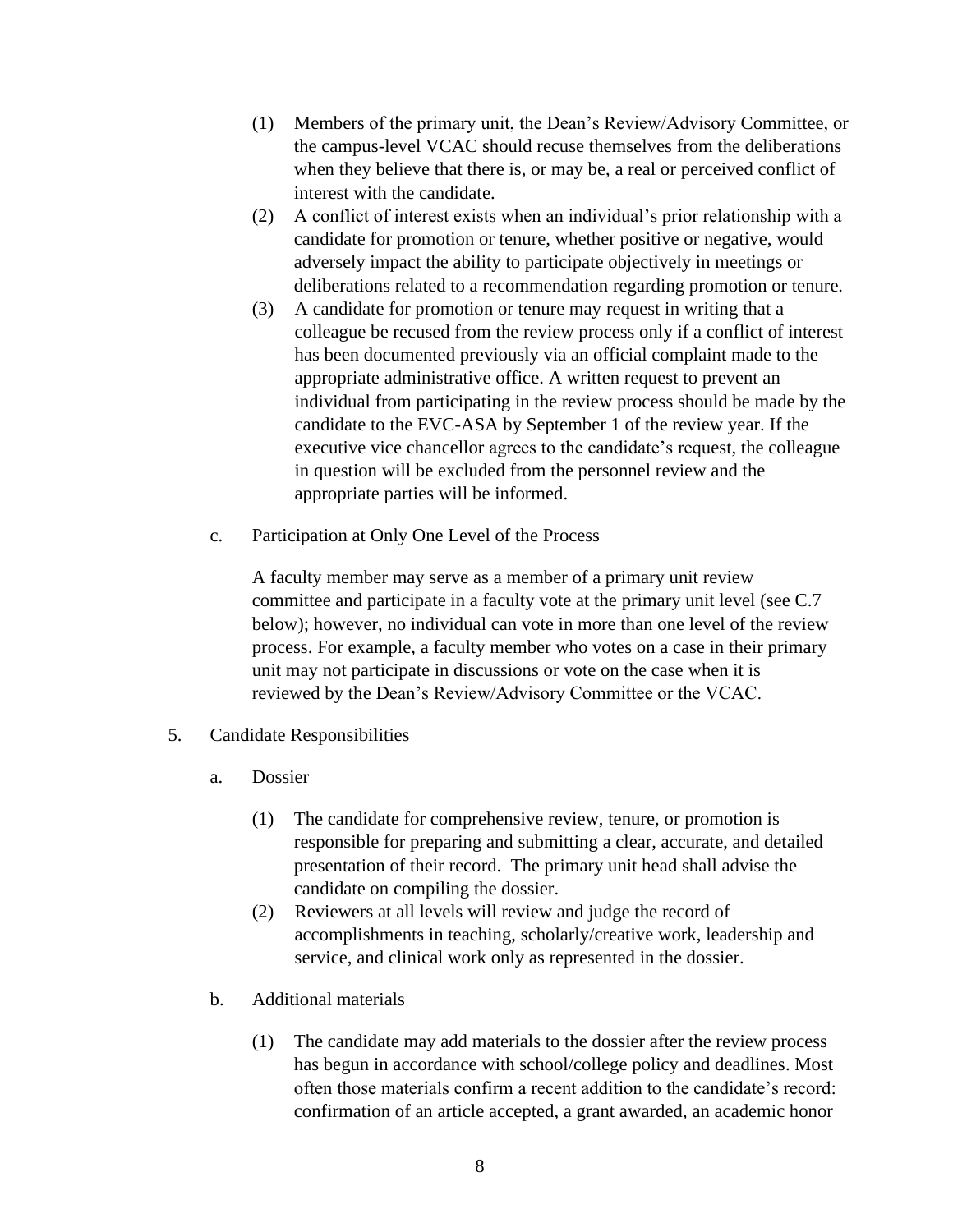or recognition, a book contract signed, etc.

- (2) If materials are added during a higher level of the review process, they shall also be provided to all other bodies that previously reviewed the candidate, which may take them into account and/or respond.
- <span id="page-8-0"></span>6. Primary Unit Responsibilities
	- a. Department Chair/Primary Unit Head
		- (1) The department chair/primary unit head (or designee) is responsible for:
			- (a) fully advising candidates of the areas of performance that will be examined, the standards of performance that must be met, and the primary unit criteria used in making decisions about performance;
			- (b) ensuring that dossiers are reviewed and submitted to the school or college dean's office in a timely fashion; and
			- (c) re-reviewing cases, if required.
		- (2) The department chair/primary unit head is also responsible for overseeing the process by which external reviewers are selected.
	- b. Dossier

The primary unit head is responsible for including in the dossier (or providing a link to) the primary unit criteria, letters of evaluation from external reviewers, Primary Unit Evaluation Committee (PUEC) report, faculty vote (where applicable), and any other relevant materials. The primary unit may solicit letters of evaluation (including from within CU) in addition to the external reviewers' letters required for the review process. All letters received must be included in the candidate's dossier.

- c. Letters of Evaluation from External Reviewers
	- (1) Solicitation of External Letters.
		- (a) The primary unit is responsible for soliciting external letters of evaluation. Primary unit procedures should describe the process used in selecting external reviewers. The primary unit may offer external reviewers a modest stipend for their work.
		- (b) The division head, department chair, associate dean, or dean of the school or college must approve the letters requesting external evaluation before the primary unit sends them out.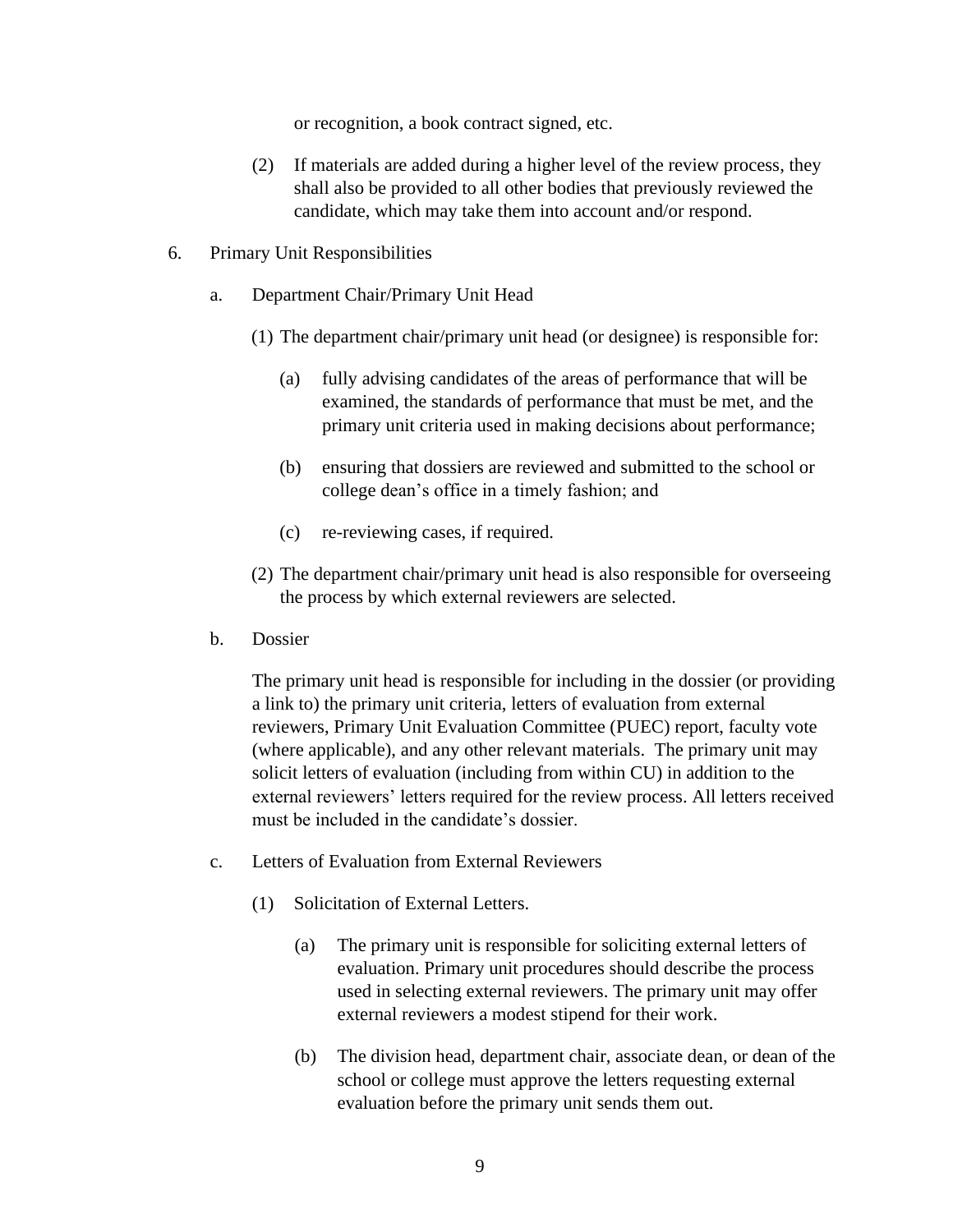- (c) The external evaluators should be informed that their names, institutional affiliations, and letters are confidential and every effort will be made to ensure they remain confidential.
- (d) All letters received must be included in the candidate's dossier.
- (2) Responsibility of the External Reviewers.
	- (a) External reviewers are provided with the primary unit criteria and asked to evaluate the scholarly/creative work record and, if applicable, the candidates record of teaching and clinical service, and to measure that record against the primary unit criteria. Reviewers are asked to evaluate both the quality and quantity of the scholarly/creative work and other academic work.
- (3) Candidate Nomination of External Reviewers
	- (a) The candidate must be given the opportunity to supply a list of potential external reviewers to the primary unit. Persons recommended by the candidate to write evaluation letters must not be relatives or close personal friends. Also, professional colleagues who may be biased (for or against) the candidate, or not able to give a fair, honest assessment of the candidate's accomplishments, should not be asked to serve as external reviewers.
	- (b) The candidate may also indicate specific reviewers to exclude from consideration because their evaluations might be prejudiced.
- (4) Confidentiality
	- (a) The names and institutional affiliations of external reviewers and their letters of evaluation are confidential and must not be divulged to or provided to the candidate.
- (5) Requirements for External Letters
	- (a) External Letters for Comprehensive Review. Typically, at least three letters from external reviewers are included in the dossier; however primary unit policies and procedures may allow for exceptions.
	- (b) External Letters for Promotion and/or Tenure. At least three external letters of evaluation are required; however, additional letters are encouraged, within the guidelines established by the primary unit.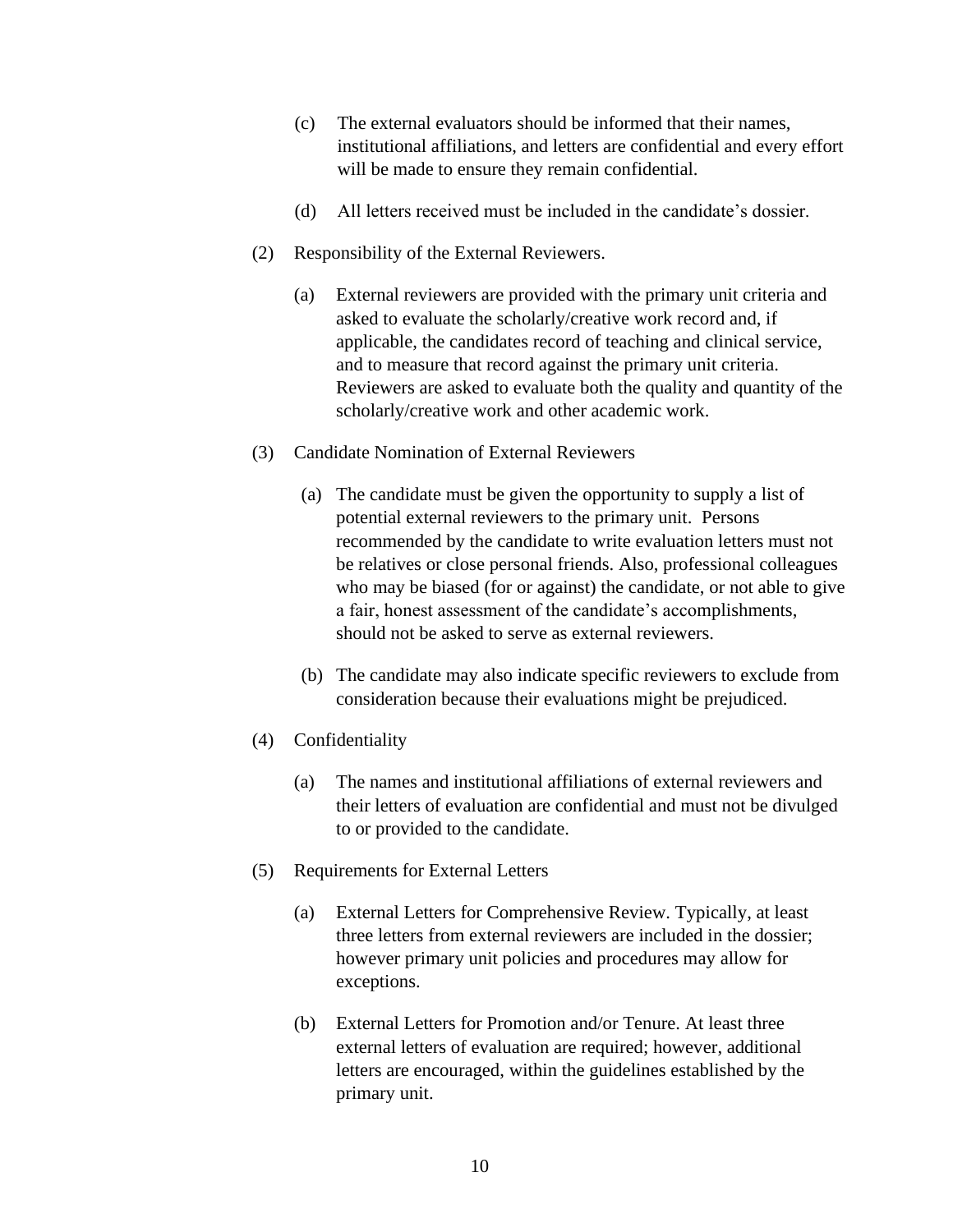- (6) Rank and Affiliation and Location of External Reviewers
	- (a) External reviewers should be at peer or higher-ranked institutions. School/college policy can make this a strict requirement.
	- (b) External reviewers for comprehensive review and promotion and tenure review should be associate professors or professors. For promotion to professor, the external reviewers should be professors. Exceptions may be made when external reviewers have specialized expertise.
- (7) Documentation of External Evaluations. The dean's office must maintain a copy of the approved letter requesting external reviewer evaluation letters and full and complete documentation concerning:
	- (a) the selection of external reviewers;
	- (b) each evaluator's biographical sketch or short vita;<sup>3</sup>
	- (c) the relationship, if any, of the evaluator to the candidate.
- <span id="page-10-0"></span>7. Primary Unit Review (Step 1 of the First-Level Review)
	- (1) For the purpose of assisting the primary unit in making recommendations, each primary unit will elect or appoint (having previously voted on the method to be followed) from among its members an evaluation committee for each candidate undergoing comprehensive review or tenure and/or promotion review during an academic year. The committee may consist of both tenured and non-tenured members, but usually consists of tenured faculty members. In a small primary unit, all members of the unit may constitute the evaluation committee.
	- (2) Using the primary unit's written criteria, the primary unit evaluation committee (PUEC) conducts a thorough and careful evaluation of the candidate in the applicable areas of teaching, scholarly/creative work, leadership and service, and clinical work. The committee's role is to evaluate, not to advocate for the candidate. It is essential that these evaluations carefully and thoroughly assess the candidate's strengths and weaknesses. While program requirements of the primary unit may be considered at comprehensive review, only the merit of the candidate may be considered in recommending promotion or tenure. At the completion of the evaluation process, the committee will issue a recommendation.

<sup>&</sup>lt;sup>3</sup> In the School of Medicine, this is a strict requirement for tenure cases only.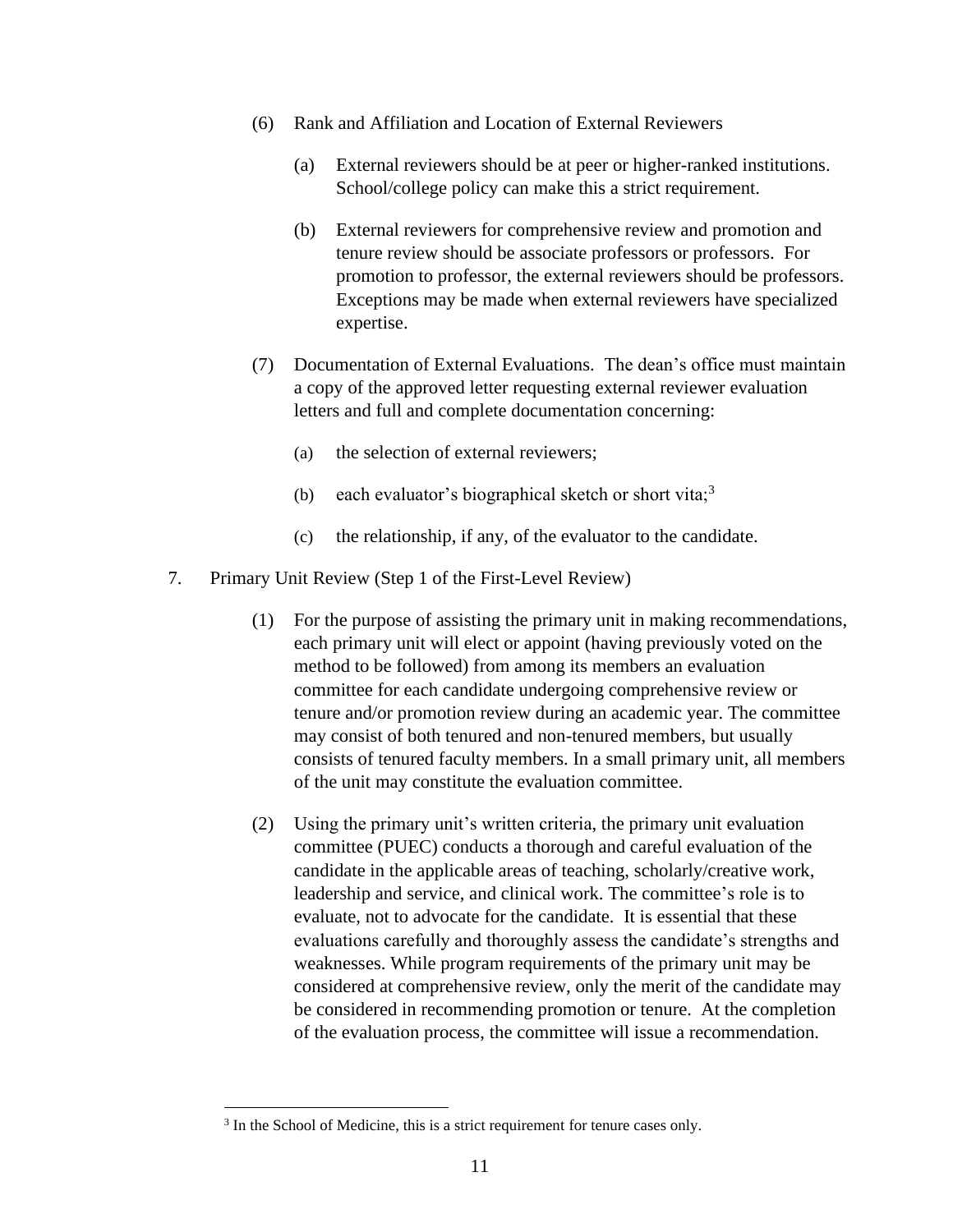- (3) Following the committee recommendation, and consistent with primary unit bylaws, all faculty of the primary unit must vote on the action under consideration. 4
- (4) Only members of the primary unit holding tenure shall vote on tenure. Only members of the primary unit holding the rank of full professor shall vote on promotions to full professor. A statement such as "we do/do not recommend tenure (or promotion)" is not sufficient. The recommendation shall record the primary unit's evaluation and votes regarding the candidate's teaching, scholarly/creative work, and leadership and service, and as appropriate, clinical work, as well as the overall recommendation and vote. The number of faculty members present for the vote must be reported. A unanimous vote is not required. Negative comments or votes or split votes should be explained and a minority report may be submitted.
	- (a) For comprehensive review, the vote must indicate for *each* evaluative area – whether the candidate is on track for tenure and/or promotion; not yet on track for tenure and/or promotion, but could meet standards for tenure and/or promotion with appropriate corrections; or not on track for tenure and/or promotion.
	- (b) For tenure or promotion review, the vote must indicate for *each* evaluative area – whether the candidate's performance is excellent, meritorious, or not meritorious.
- (5) The PUEC prepares a document with the following information: 1) a summary of the evaluation, including a statement describing the procedures followed; 2) a recommendation for action, including the reasons for the recommendation and any dissenting statements; 3) the results of any votes taken. This document must be included in the dossier.
- (6) For assistant professors in the School of Dental Medicine and College of Nursing, the issue of tenure and promotion is one action requiring one recommendation.
- (7) The department chair/head of the primary unit promptly informs the candidate of the primary unit's recommendation and provides the

<sup>4</sup> Per APS 1022, review procedures at the School of Medicine, Colorado School of Public Health, and Skaggs School of Pharmacy and Pharmaceutical Sciences may vary. In addition, APS 1022 allows for deviation from prescribed procedures when primary unit size and/or requirements for non-duplicative voting warrant an alternative process; however, any deviation from the procedures stated in system or campus policy must be voted on and approved by the full faculty and approved by the chancellor or chancellor's designee.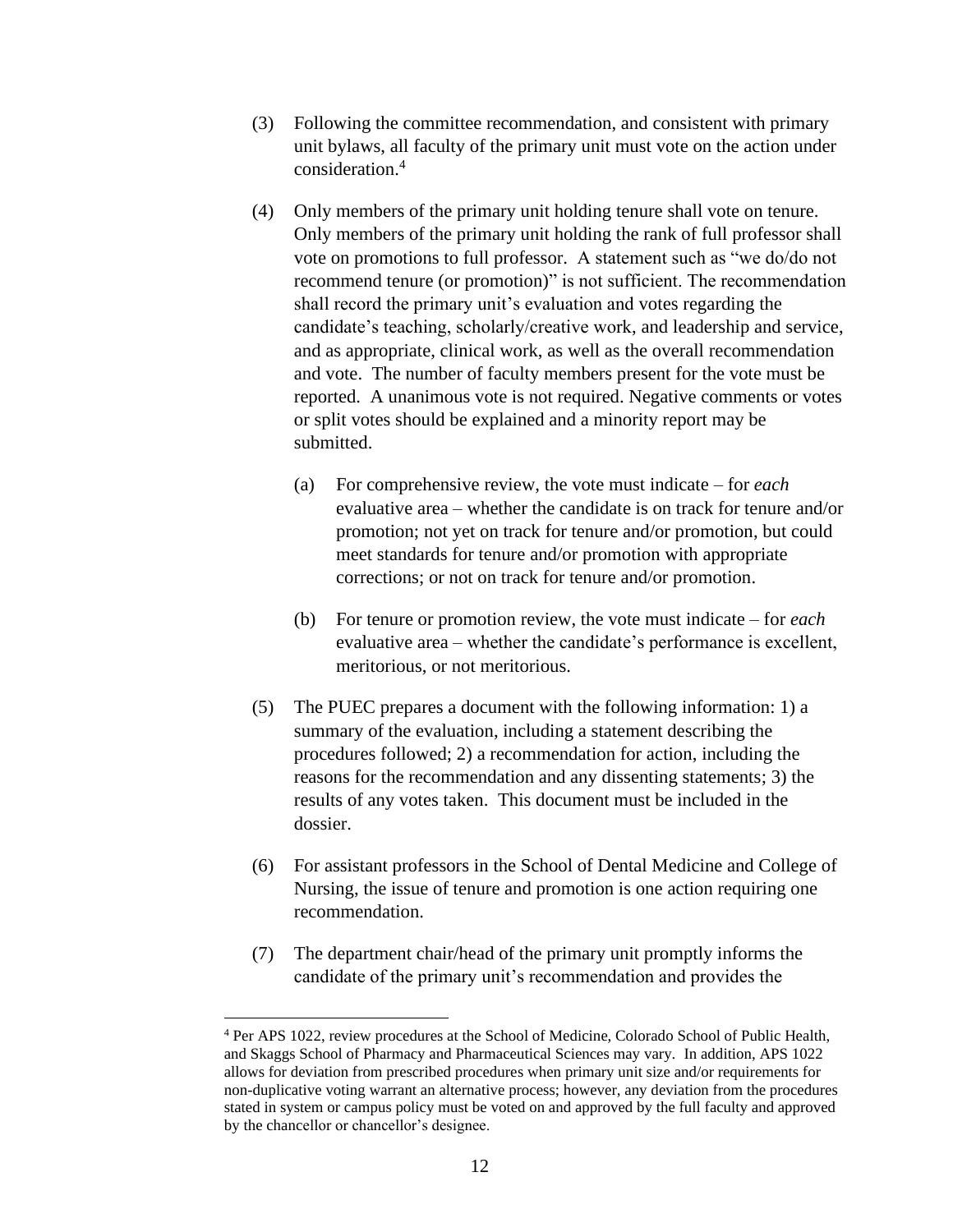candidate with access to the primary unit recommendation letter and the chair's letter at the time the letters are added to the candidate's dossier.

- <span id="page-12-0"></span>8. Dean's Review (Step 2 of the First-Level Review)
	- a. Dean's Review/Advisory Committee Recommendation
		- (1) The Dean's Review/Advisory Committee, as defined in the bylaws of the school or college, reviews the candidate's dossier, votes on the proposed action, and forwards to the dean an evaluation and a recommendation for action. The first-level review is a thorough assessment of the candidate's strengths and weaknesses.
		- (2) When a member of the Dean's Review/Advisory Committee has a conflict of interest, the member may not be present during any discussions of the case, and must not contribute to or influence the discussion. The member must be recused from voting and must not be present during the vote. (See section C.4.b for the definition of conflict of interest.)
		- (3) The Dean's Review/Advisory Committee evaluates the candidate and issues a recommendation. A statement such as "we do/do not recommend tenure" is not sufficient. The recommendation letter shall record the Dean's Review/Advisory Committee evaluation and votes regarding the candidate's teaching, scholarly/creative work, leadership and service, and as appropriate, clinical work, as well as the overall recommendation and vote. The number of committee members present for the vote must be reported. A unanimous vote is not required.
			- (a) For comprehensive review, the vote must indicate for *each* evaluative area – whether the candidate is on track for tenure and/or promotion; not yet on track for tenure and/or promotion, but could meet standards for tenure and/or promotion with appropriate corrections; or not on track for tenure and/or promotion.
			- (b) For tenure or promotion review, the vote must indicate for *each* evaluative area – whether the candidate's performance is excellent, meritorious, or not meritorious.
		- (4) The dean's office will provide the candidate with access to the review committee's recommendation.
	- b. Dean's Recommendation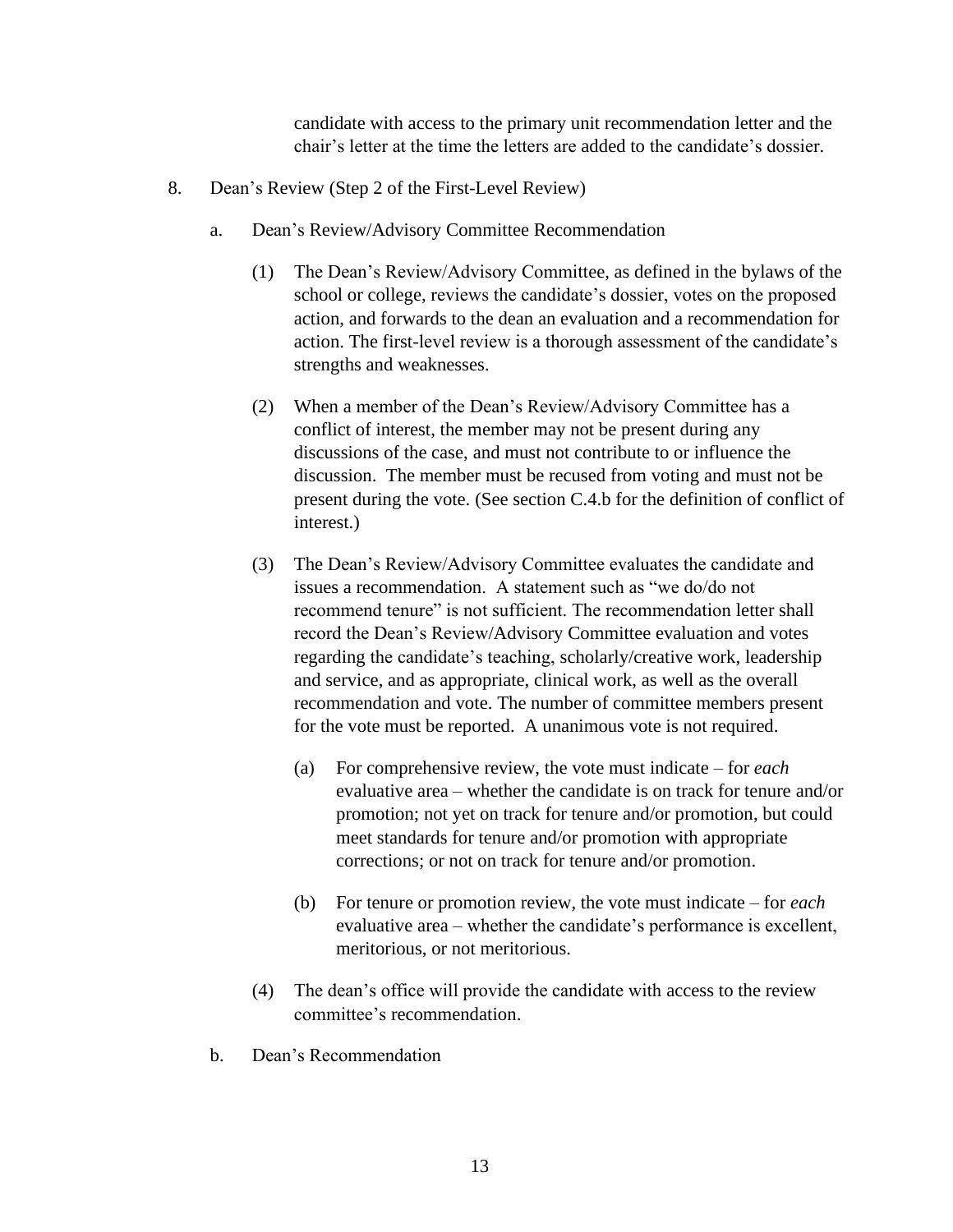- (1) The dean provides an evaluation and recommendation for action that discusses the earlier reviews and points out areas of concern or disagreement.
- (2) If the Dean's Review/Advisory Committee and/or the dean disagree with the recommendation of the primary unit, the dean must communicate in writing the nature of the disagreement with the chair of the primary unit. The primary unit reconsiders its original recommendation and reports the reconsidered judgment, in writing, to the dean and dean's review committee. If the reconsideration process will lead to a delay in the submission of the dossier, the dean should notify the EVC-ASA in writing and provide a probable time for submission.
- (3) Where differences of opinion between the primary unit, the Dean's Review/Advisory Committee, and/or the dean have occurred and have not been resolved, each party in the disagreement shall submit a brief statement outlining the areas of disagreement and the reasons for its recommendation.
- (4) The dean must promptly inform the chair of the primary unit of the dean's recommendation. The chair of the primary unit must promptly inform the candidate of the dean's recommendation. The dean provides the candidate access to the dean's letter to the EVC-ASA at the time the letter is inserted in the candidate's dossier.
- (5) The dean (or dean's designee) reviews the dossier to ensure all relevant information has been included and forwards the complete dossier to the Office of the EVC-ASA by the established deadline.
- <span id="page-13-0"></span>9. Vice Chancellor's Advisory Committee (VCAC) (Step 1 of the Second-Level Review)

The Vice Chancellor's Advisory Committee (VCAC) is a faculty committee that assists the Executive Vice Chancellor for Academic and Student Affairs (EVC-ASA) in reviewing recommendations; the EVC-ASA determines whether the committee will be elected or appointed (per APS 1022). Every effort should be made to ensure that the VCAC is as diverse as the constituency it represents.

- a. Membership
	- (1) The Vice Chancellor's Advisory Committee is composed of a chairperson and 14 faculty members; two from the School of Dental Medicine, six from the School of Medicine, two from the College of Nursing, two from the Skaggs School of Pharmacy and Pharmaceutical Sciences and two from the Colorado School of Public Health. The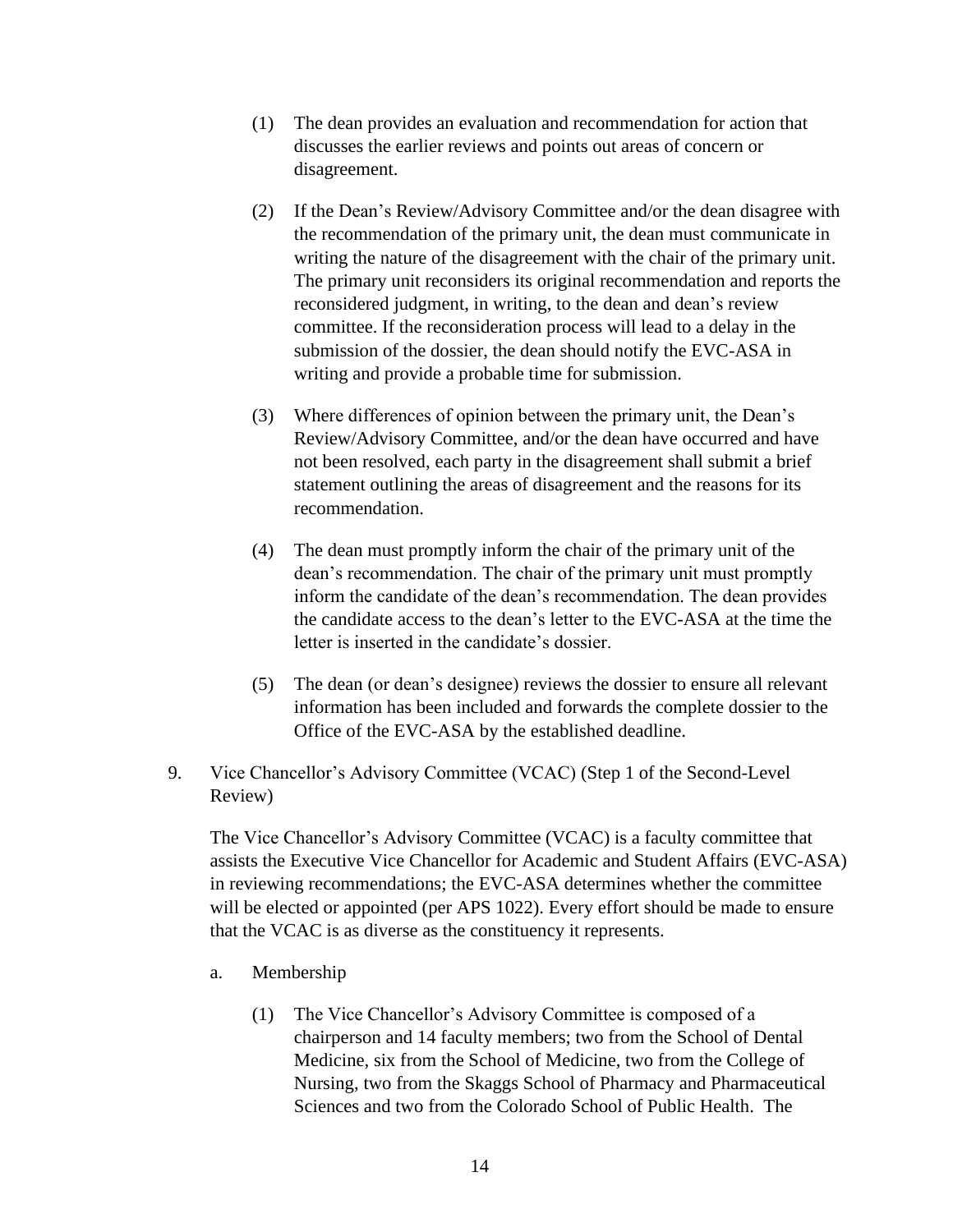procedure for appointing VCAC members is left to the discretion of each school and college.

- (2) Per VCAC bylaws, faculty members of the VCAC must be tenured and hold the rank of professor.
- (3) Any faculty member who participates in a preliminary reappointment, promotion and/or tenure recommendation, either in an administrative capacity or as a member of a school or college review committee, is not eligible to serve on the VCAC.
- (4) Assistant and associate deans and department chairs and division and section heads are not eligible to serve on the VCAC.
- (5) When a member of the VCAC has a conflict of interest with a candidate, the committee member may not be present during and must not contribute in any way to, or influence the discussion, and must be recused from and not be present during voting on the case. (See Section C.4.b for the definition of conflict of interest.)
- (6) When faculty members agree to serve on the VCAC, they are expected to attend all committee meetings except under unusual circumstances.
- b. Role and Responsibilities
	- (1) The VCAC assists with the campus level review of candidates and is advisory to the EVC-ASA.
	- (2) The VCAC is responsible for reviewing and evaluating dossiers and making recommendations for all candidates for tenure. In cases of reappointment at comprehensive review or promotion, the VCAC only reviews cases that did not receive unanimous support at the first-level review. The committee is guided by the standards, criteria, and guidelines for reappointment, tenure, and promotion specified in Regent law and policy and administrative policy statements and is governed by its specific bylaws.
	- (3) Members of the VCAC must not be advocates for any candidate for reappointment, tenure, and/or promotion.
	- (4) Candidates for reappointment, tenure, and/or promotion must not discuss the candidate's case with the chair or members of the VCAC.
	- (5) After confidential deliberation and vote, the committee prepares a written recommendation to the EVC-ASA. The chair of the VCAC is charged with drafting the recommendation to the EVC-ASA. If the vote is not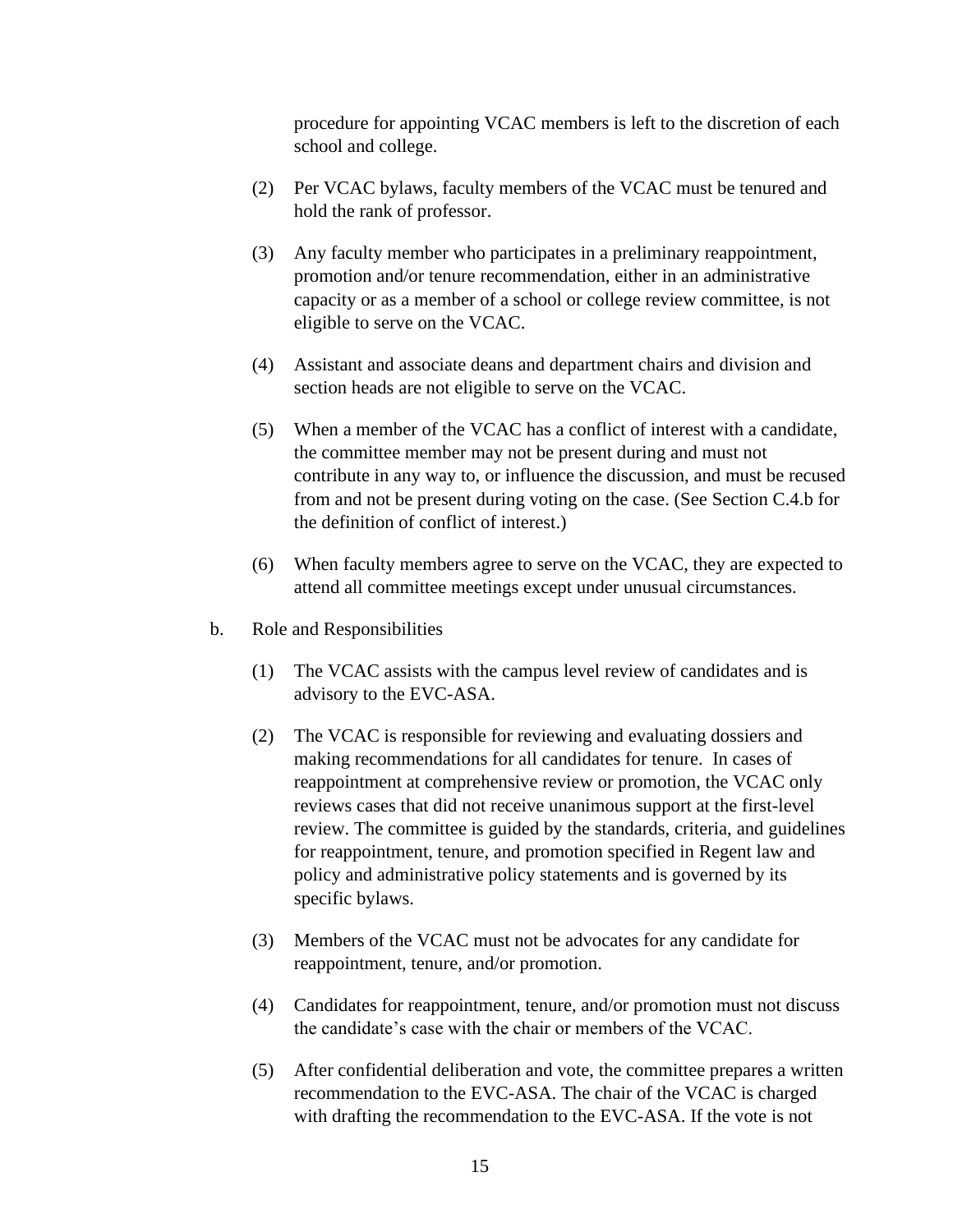unanimous, the judgments of the minority are summarized and included in the written recommendation.

- (a) For comprehensive review, the committee's vote must indicate for *each* evaluative area – whether the candidate is on track for tenure and/or promotion; not yet on track for tenure and/or promotion, but could meet standards for tenure with appropriate corrections; or not on track for tenure and/or promotion.
- (b) For tenure and promotion review, the VCAC vote must indicate for *each* evaluative area – whether the candidate's performance is excellent, meritorious, or not meritorious.
- <span id="page-15-0"></span>10. Executive Vice Chancellor's Recommendation (Step 2 of the Second-Level Review)
	- a. The EVC-ASA reviews each case and makes a recommendation to the chancellor.
	- b. If the EVC-ASA disagrees with the recommendation from the first-level review, the EVC-ASA transmits to the dean the nature of the disagreement. The Dean's Review/Advisory Committee and the dean reconsider their original recommendations and report their reconsidered judgment to the EVC-ASA who then makes a final recommendation to the chancellor.
	- c. The EVC-ASA communicates directly with the dean about all negative decisions.
	- d. The EVC-ASA sends each candidate a copy of the VCAC's recommendation, which specifies strengths and weaknesses identified in the evaluation process. The candidate is informed in writing of the EVC-ASA's recommendation. This written notice is usually provided by the EVC-ASA before the end of the academic year.
- <span id="page-15-1"></span>11. Chancellor Review (Step 3 of the Second-Level Review)
	- a. The chancellor reviews tenure recommendations of the EVC-ASA and makes a final decision about which candidates are forwarded to the president and Board of Regents for consideration for tenure. The chancellor does not forward negative decisions on tenure to the President's Office.
	- b. Reappointment and promotion decisions are approved by the chancellor via the Personnel Matters Report. These decisions do not require higher-level approval.
	- c. If the chief academic officer (chancellor or their designee, such as the EVC-ASA) finds significant procedural errors that may have affected the outcome of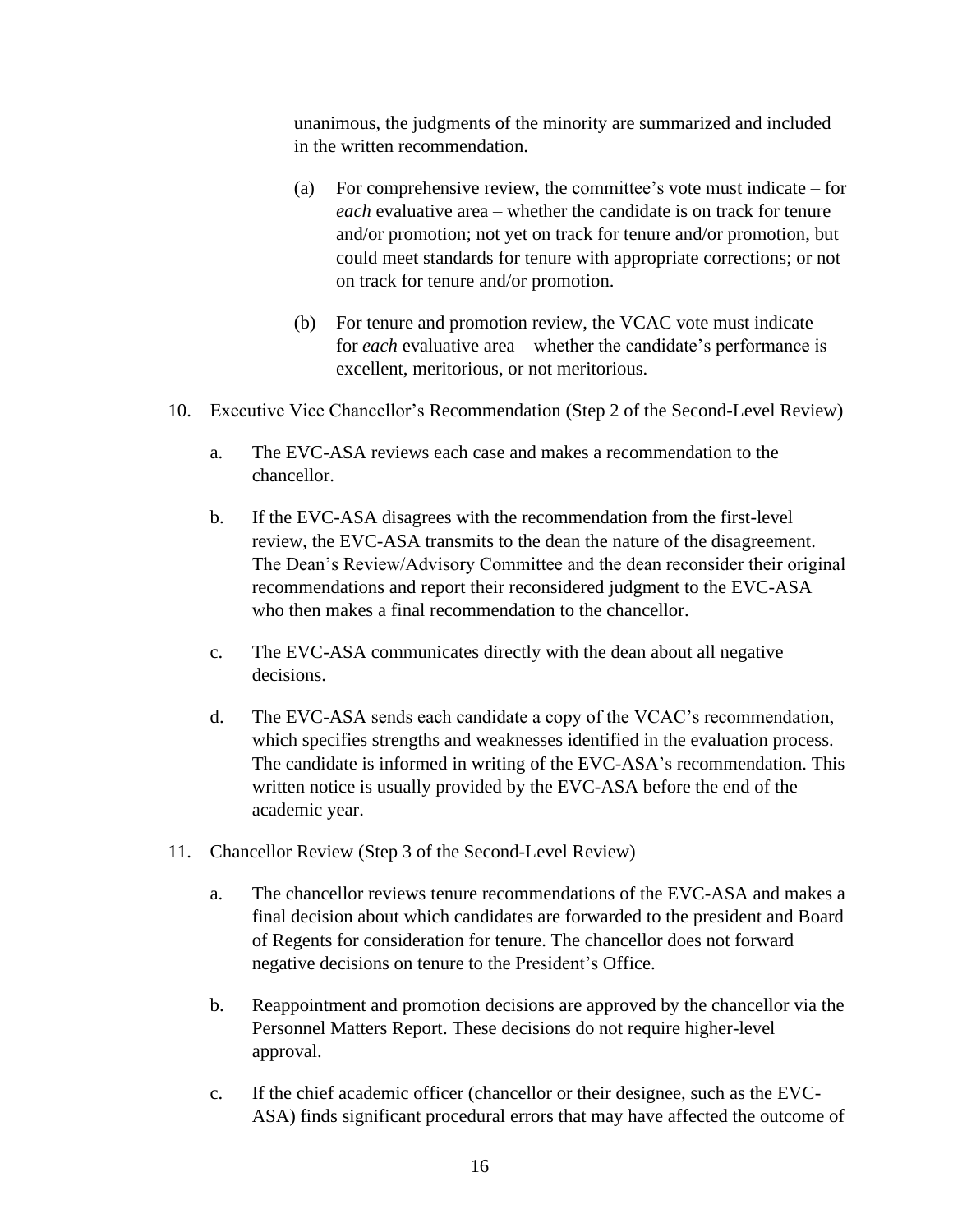the case, the case will be returned to the primary unit to repeat the process. The chief academic officer may appoint a responsible party to oversee the process to ensure procedural integrity and fairness to the candidate. If it is determined that the repetition of the process will carry forward into the next academic year, the chief academic officer may extend the contract of the candidate for one year. The re-evaluation process shall focus on the record as it existed at the time of the initial review.

<span id="page-16-0"></span>12. Presidential Review (Third-Level Review)

The president reviews recommendations for tenure submitted by the chancellor. If the president concurs with the recommendation, the case is forwarded to the Board of Regents.

<span id="page-16-1"></span>13. Board of Regents Review

The Board of Regents issues all final decisions regarding the award of tenure.

- <span id="page-16-2"></span>14. Administrative Appeal
	- a. Within 10 business days of receipt of notification, a candidate not recommended for tenure by the chancellor may request a review by the president. The only grounds for presidential review are: (i) procedural errors of sufficient magnitude that they may have affected the outcome, (ii) factual errors of sufficient magnitude that they have affected the outcome; or (iii) the material violation of the Laws of the Regents or Regent Policy; or some combination of these grounds. (See APS 1022.)
	- b. The president may determine there are no grounds for appeal and uphold the chancellor's decision. In this circumstance, the case is closed.
	- c. If the president determines there are grounds for appeal:
		- (1) The president may remand the case to the campus to rectify errors and require the chancellor to then revise or reaffirm the original recommendation.
		- (2) The president may overrule the campus decision and recommend tenure to the Board of Regents.
		- (3) The president may convene a faculty advisory committee to review the case. The committee may issue a recommendation on tenure or recommend action to rectify errors. If the committee makes a recommendation on tenure, it shall base its recommendation on the dossier available to the chancellor at the time the chancellor issued a decision. Ultimately, the president shall either make the final decision to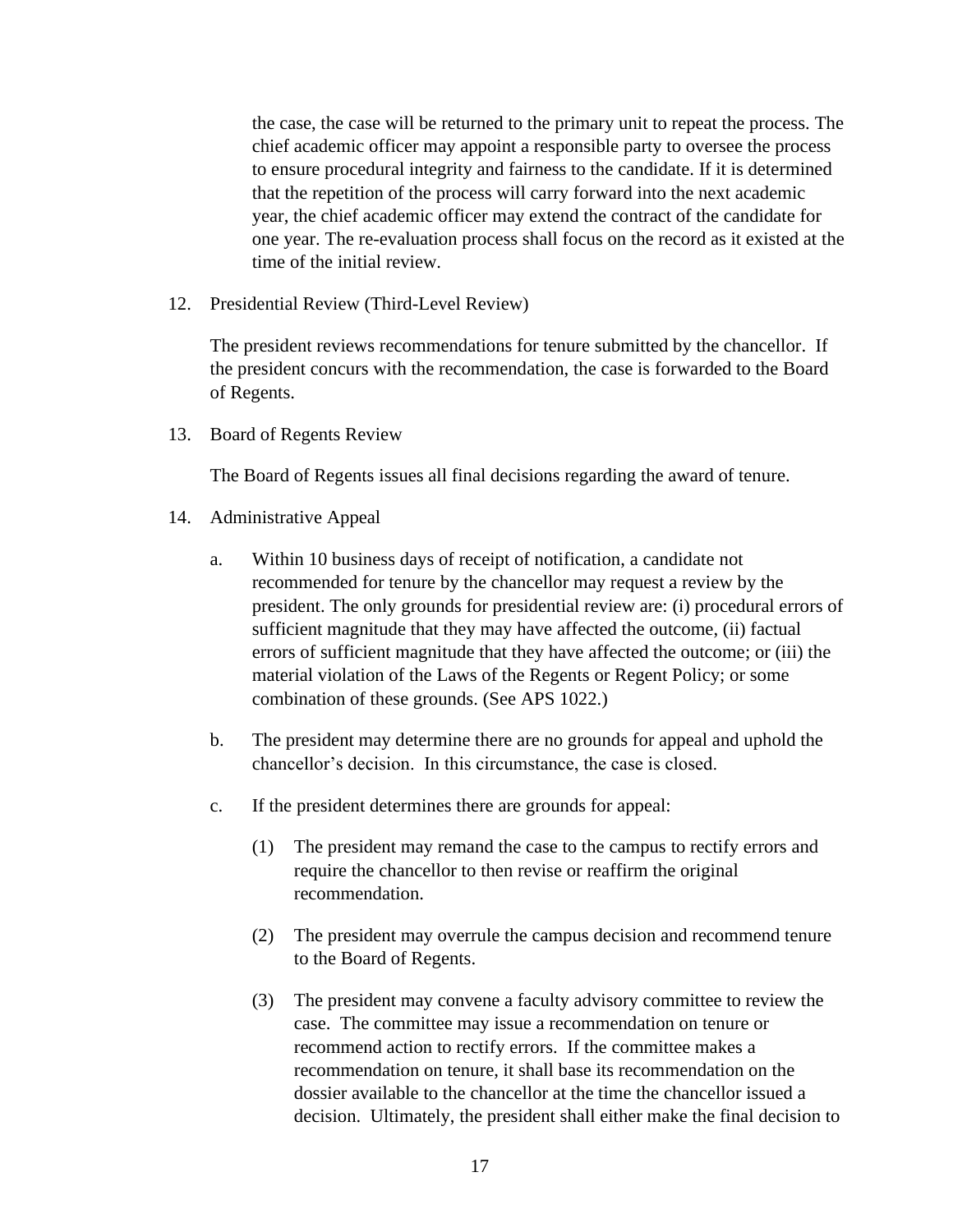uphold the chancellor's decision to deny tenure or shall recommend tenure to the Board of Regents.

- <span id="page-17-0"></span>15. Grievance Rights
	- a. If a candidate is denied reappointment, promotion, or tenure and believes that there have been serious procedural or factual errors in the case, or the denial occurred through the material violation of the Laws of the Regents or Regent Policy, the candidate may submit a grievance to the Faculty Senate grievance committee in accordance with Regent Policy 5.G. Grievance statements must be received by the grievance committee chair within 60 calendar days following the faculty member's receipt of written notification of final action.
	- b. A grievance may not be filed until all available administrative appeals have been exhausted.
	- c. While procedural errors per se may entitle the candidate to proper reconsideration, such errors may not be used as the justification for personnel recommendations not otherwise justified on the basis of performance.
	- d. The faculty governance grievance committee cannot substitute its judgement about an individual's merit for that of other committees and administrators.

## **Notes**

- 1. Dates of official enactment and amendments: July 1, 2021: Adopted (July 1, 2021)
- 2. History: July 1, 2021: Policy 1004, Reappointment, Tenure and Promotion previously applied to both CU Denver and CU Anschutz. A decision was reached to create a separate policy for each campus resulting in Policy 1049 for CU Anschutz (effective July 1, 2021). Policy 1049 is based on 1004 with revisions appropriate to CU Anschutz in addition to revisions required to align campus policy with changes to Regent Policy and Administrative Policy Statement 1022, Standards, Processes, and Procedures for Reappointment, Tenure, Promotion, and Post-Tenure Review.

November 16, 2021 – The policy was updated to provide clarification regarding the required approvals for extensions of tenure and/or promotion clocks.

June 2022 – Administrative changes were adopted to clarify requirements related to the review and approval of procedures for comprehensive review, tenure, and promotion; requests for tenure clock extensions; and procedures for comprehensive review prior to tenure review.

- 3. Initial Policy Effective Date: July 1, 2021 (formerly part of Policy 1004)
- 4. Cross References/Appendix: